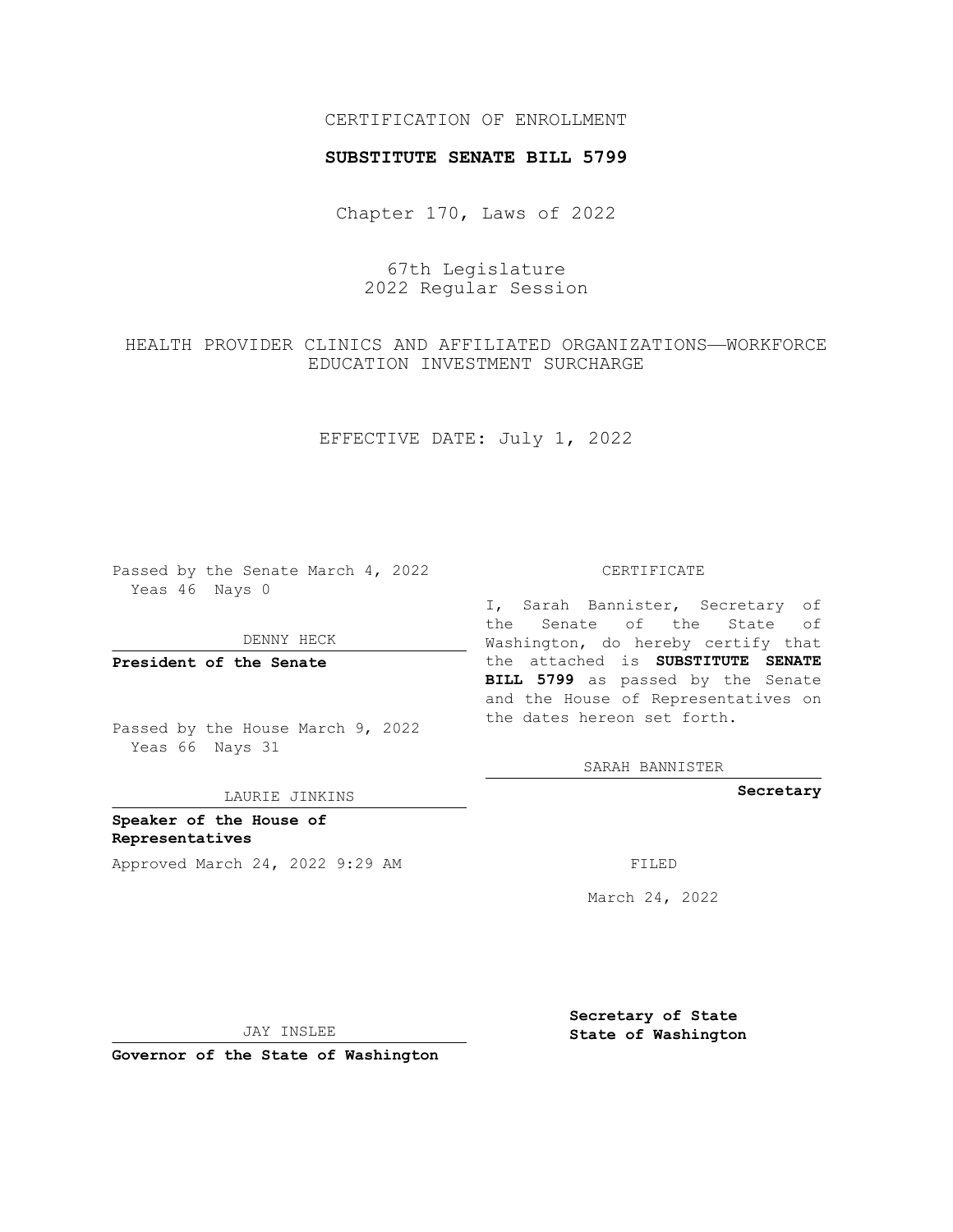## **SUBSTITUTE SENATE BILL 5799**

Passed Legislature - 2022 Regular Session

**State of Washington 67th Legislature 2022 Regular Session**

**By** Senate Business, Financial Services & Trade (originally sponsored by Senators Robinson and Lovick)

READ FIRST TIME 01/28/22.

 AN ACT Relating to modifying the application of the workforce education investment advanced computing surcharge to provider clinics and affiliated organizations; amending RCW 82.04.299; creating a new 4 section; and providing an effective date.

BE IT ENACTED BY THE LEGISLATURE OF THE STATE OF WASHINGTON:

 **Sec. 1.** RCW 82.04.299 and 2020 c 2 s 4 are each amended to read 7 as follows:

 (1)(a) Beginning with business activities occurring on or after April 1, 2020, in addition to the taxes imposed under RCW 82.04.290(2), a workforce education investment surcharge is imposed on select advanced computing businesses. The surcharge is equal to the gross income of the business subject to the tax under RCW 82.04.290(2), multiplied by the rate of 1.22 percent.

 (b) Except as provided in (e) of this subsection (1), in no case will the combined surcharge imposed under this subsection (1) paid by all members of an affiliated group be more than nine million dollars 17 annually.

 (c) For persons subject to the surcharge imposed under this subsection (1) that report under one or more tax classifications, the surcharge applies only to business activities taxed under RCW 21 82.04.290(2).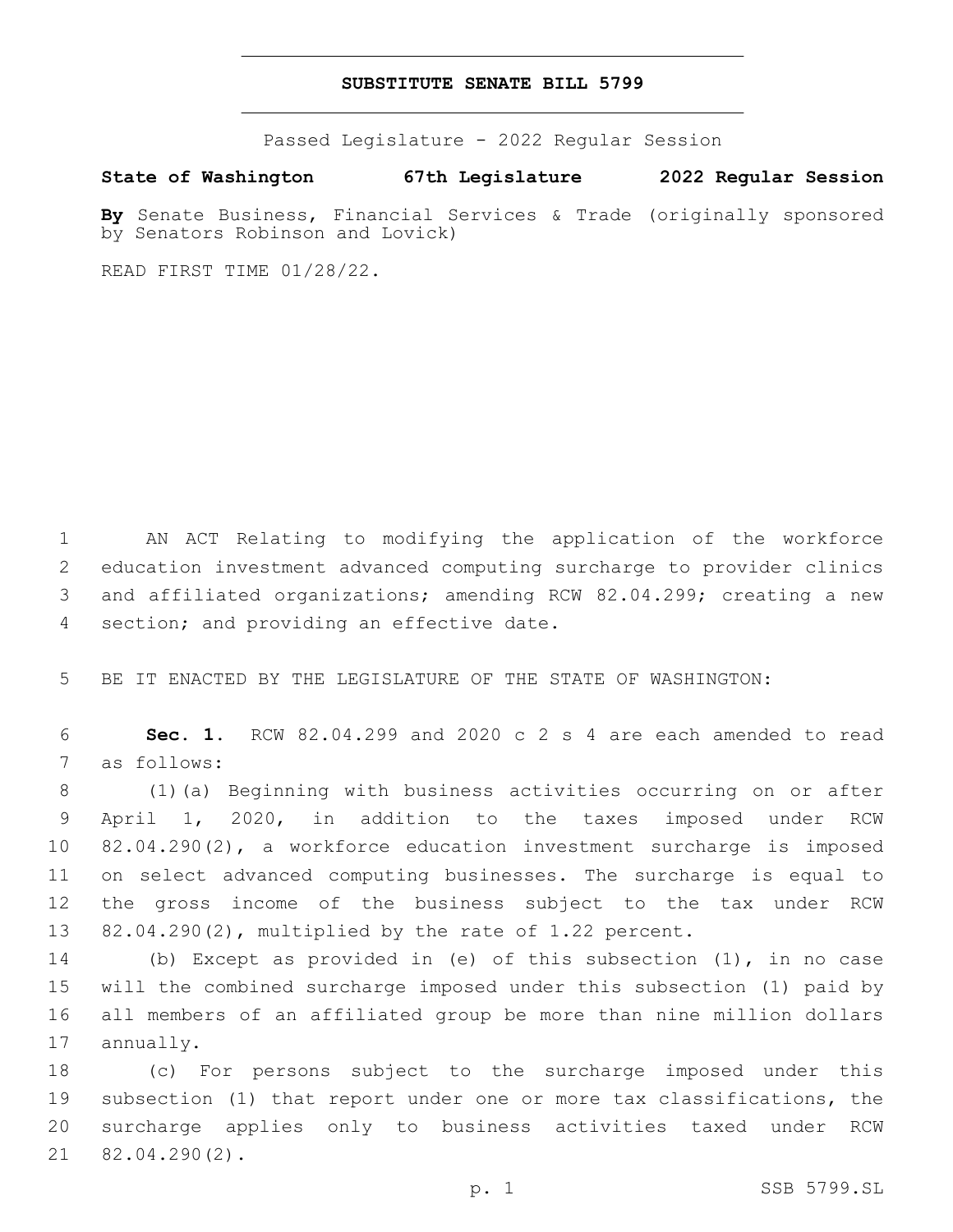(d) The surcharge imposed under this subsection (1) must be reported and paid on a quarterly basis in a manner as required by the department. Returns and amounts payable under this subsection (1) are due by the last day of the month immediately following the end of the reporting period covered by the return. All other taxes must be reported and paid as required under RCW 82.32.045.6

 (e)(i) To aid in the effective administration of the surcharge in this subsection (1), the department may require persons believed to be engaging in advanced computing or affiliated with a person believed to be engaging in advanced computing to disclose whether they are a member of an affiliated group and, if so, to identify all other members of the affiliated group subject to the surcharge.

 (ii) If the department establishes, by clear, cogent, and convincing evidence, that one or more members of an affiliated group, with intent to evade the surcharge under this subsection (1), failed 16 to fully comply with this subsection (1)(e), the department must assess against that person, or those persons collectively, a penalty equal to fifty percent of the amount of the total surcharge payable by all members of that affiliated group for the calendar year during which the person or persons failed to fully comply with this subsection (1)(e). The penalty under this subsection (1)(e) is in lieu of and not in addition to the evasion penalty under RCW 82.32.090(7).23

 (f) For the purposes of this subsection (1) the following 25 definitions apply:

 (i) "Advanced computing" means designing or developing computer software or computer hardware, whether directly or contracting with another person, including modifications to computer software or computer hardware, cloud computing services, or operating an online marketplace, an online search engine, or online social networking 31 platform;

 (ii) "Affiliate" and "affiliated" means a person that directly or indirectly, through one or more intermediaries, controls, is controlled by, or is under common control with another person;

 (iii) "Affiliated group" means a group of two or more persons 36 that are affiliated with each other;

 (iv) "Cloud computing services" means on-demand delivery of computing resources, such as networks, servers, storage, 39 applications, and services, over the internet;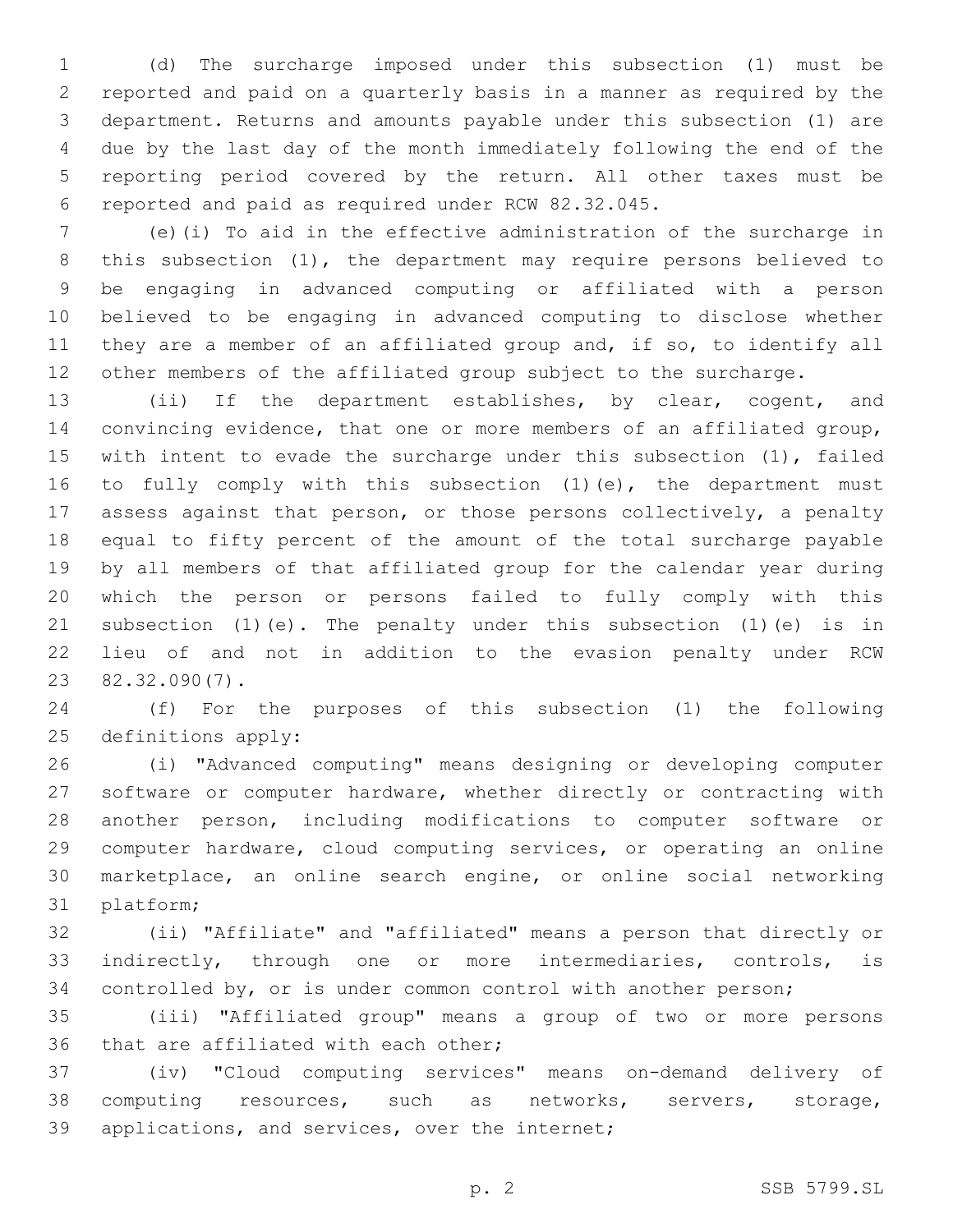(v) "Control" means the possession, directly or indirectly, of more than fifty percent of the power to direct or cause the direction of the management and policies of a person, whether through the ownership of voting shares, by contract, or otherwise; and

 (vi) "Select advanced computing business" means a person who is a member of an affiliated group with at least one member of the affiliated group engaging in the business of advanced computing, and the affiliated group has worldwide gross revenue of more than twenty- five billion dollars during the immediately preceding calendar year. A person who is primarily engaged within this state in the provision of commercial mobile service, as that term is defined in 47 U.S.C. Sec. 332(d)(1), shall not be considered a select advanced computing business. A person who is primarily engaged in this state in the operation and provision of access to transmission facilities and infrastructure that the person owns or leases for the transmission of voice, data, text, sound, and video using wired telecommunications networks shall not be considered a select advanced computing business. A person that is primarily engaged in business as a "financial institution" as defined in RCW 82.04.29004, as that section existed on January 1, 2020, shall not be considered a select advanced computing business. For purposes of this subsection (1)(f)(vi), "primarily" is determined based on gross income of the 23 business.

24 (2)(a) The workforce education investment surcharge under this 25 section does not apply to  $((a \nrightarrow y))$ :

 (i) Any hospital as defined in RCW 70.41.020, including any hospital that comes within the scope of chapter 71.12 RCW if the 28 hospital is also licensed under chapter 70.41 RCW; or

 (ii) A provider clinic offering primary care, multispecialty and 30 surgical services, including behavioral health services, and any affiliate of the provider clinic if the affiliate is an organization that offers health care services or provides administrative support for a provider clinic, or is an independent practice association or accountable care organization.

 (b) The exemptions under this subsection (2) do not apply to amounts received by any member of an affiliated group other than the businesses described in (a) of this subsection.

(c) For purposes of the exemption in (a)(ii) of this subsection: